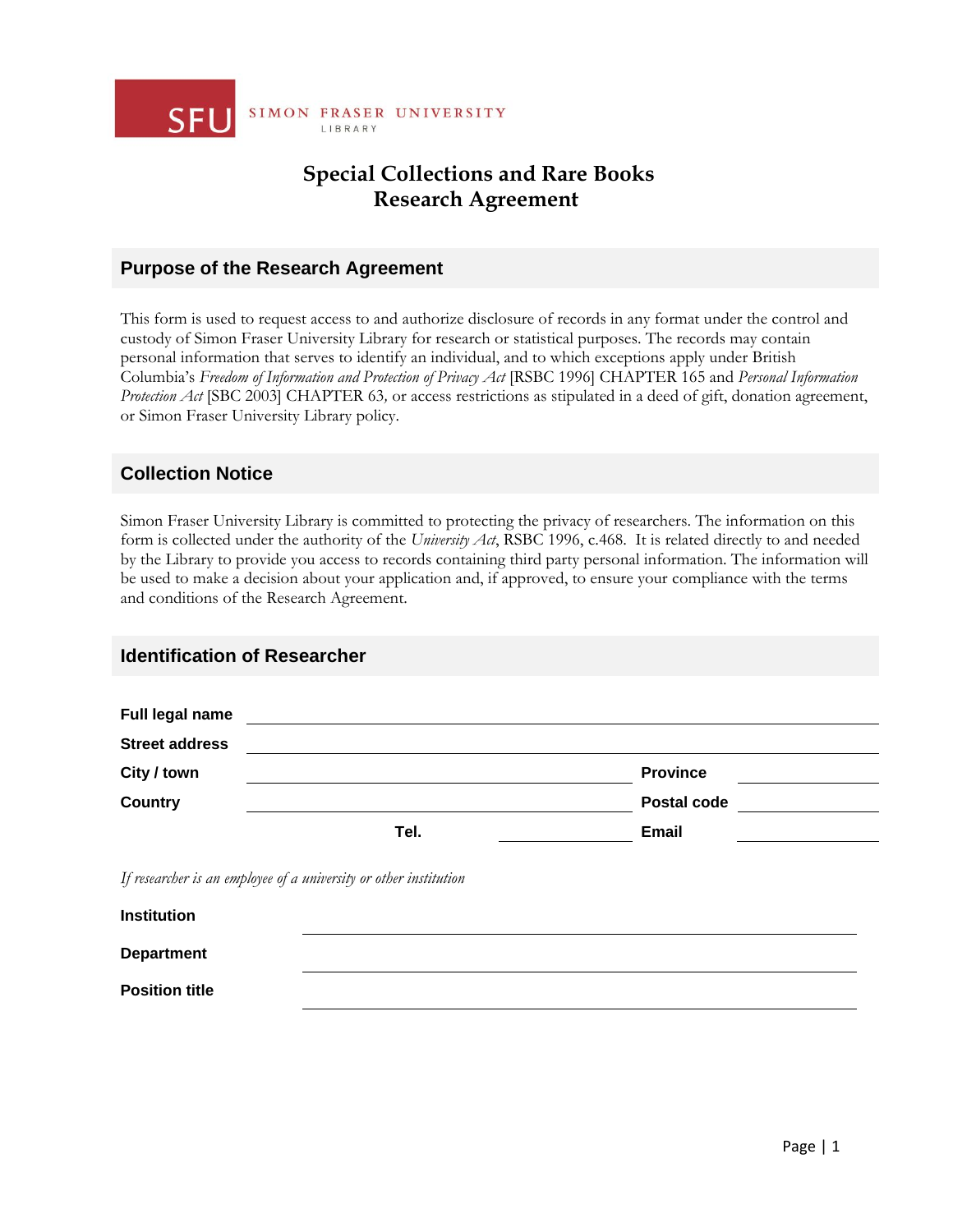

# **Special Collections and Rare Books<br>Research Agreement**

| If researcher is a student                                                                                     |    |    |    |  |
|----------------------------------------------------------------------------------------------------------------|----|----|----|--|
| <b>Institution</b>                                                                                             |    |    |    |  |
| <b>Department</b>                                                                                              |    |    |    |  |
| Name of instructor / advisor                                                                                   |    |    |    |  |
| Instructor / advisor's telephone #                                                                             |    |    |    |  |
| My research is for:                                                                                            |    |    |    |  |
| __ historical purposes                                                                                         |    |    |    |  |
|                                                                                                                |    |    |    |  |
| and is intended for:                                                                                           |    |    |    |  |
| ersonal use the same of the set of the set of the set of the set of the set of the set of the set of the set o |    |    |    |  |
|                                                                                                                |    |    |    |  |
| <b>Brief description of project:</b>                                                                           |    |    |    |  |
| <b>Records requested</b>                                                                                       |    |    |    |  |
| Access to and permission to use the records described as (attach a separate sheet if necessary)                |    |    |    |  |
|                                                                                                                |    |    |    |  |
| is hereby granted from                                                                                         | 20 | to | 20 |  |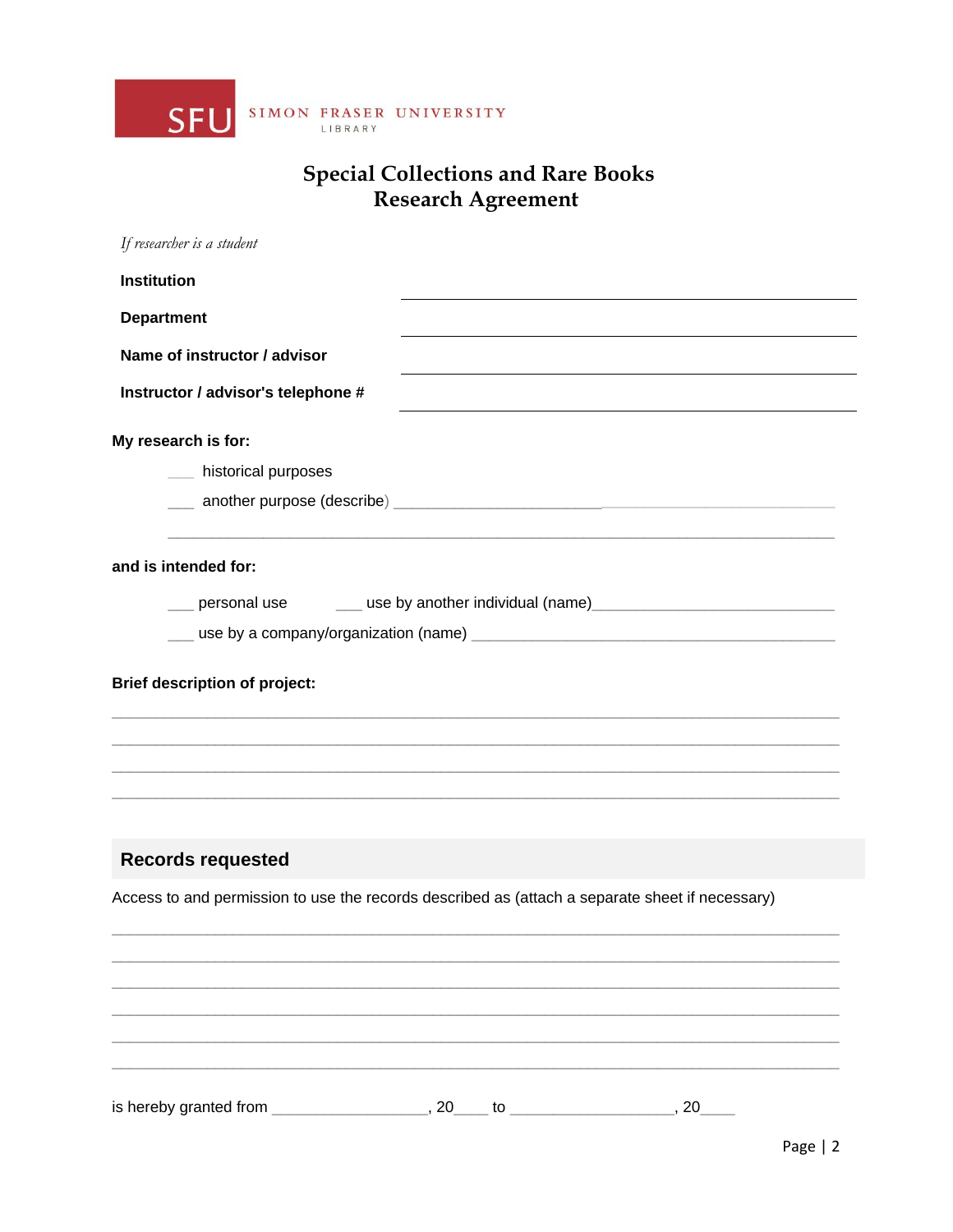

## **Special Collections and Rare Books Research Agreement**

### **Terms and conditions of access**

Access to and permission to use the records described above is **subject to the following terms and conditions:**

1) The following types of information are restricted under British Columbia's *Freedom of Information and Protection of Privacy Act* and *Personal Information Protection Act* and shall not be used in such a way as to permit identification of individuals or families (for additional information, please consult the relevant Act):

**a) An individual's age, sex, marital status, race, religion, home address or phone number;**

**b) Information about an individual's health care history, including a physical or mental disability;**

**c) Information about an individual's education, financial, criminal or employment history;**

**d) Information contained in communications between lawyers and their clients.**

Exceptions to this rule will be made only with the prior written consent of the Library.

2) I understand that I am responsible for maintaining the security and confidentiality of all such information found in or taken from these records

3) I further agree to maintain the security and confidentiality of the following types of information (*to be completed by Library staff):* 

 $\Box$  . The contribution of the contribution of the contribution of the contribution of the contribution of the contribution of the contribution of the contribution of the contribution of the contribution of the contributi  $\Box$  . The contribution of the contribution of the contribution of the contribution of the contribution of the contribution of the contribution of the contribution of the contribution of the contribution of the contributi  $\_$  ,  $\_$  ,  $\_$  ,  $\_$  ,  $\_$  ,  $\_$  ,  $\_$  ,  $\_$  ,  $\_$  ,  $\_$  ,  $\_$  ,  $\_$  ,  $\_$  ,  $\_$  ,  $\_$  ,  $\_$  ,  $\_$  ,  $\_$  ,  $\_$  ,  $\_$  ,  $\_$  ,  $\_$  ,  $\_$  ,  $\_$  ,  $\_$  ,  $\_$  ,  $\_$  ,  $\_$  ,  $\_$  ,  $\_$  ,  $\_$  ,  $\_$  ,  $\_$  ,  $\_$  ,  $\_$  ,  $\_$  ,  $\_$  ,  $\Box$  . The contribution of the contribution of the contribution of the contribution of the contribution of the contribution of the contribution of the contribution of the contribution of the contribution of the contributi

4) Reports, papers, presentations, theses, or any other works that describe the results of the research undertaken will be written and/or presented in such a way that no link can be made between any restricted information found in the requested records and information that is publicly available from other sources. Exceptions to this rule will be made only with the prior written consent of the Library.

5) The Library has the right to review a draft of the product of my research (paper, article, manuscript, etc.) before publication or release to ensure compliance with the terms of the agreement.

6) Any copies of restricted records containing restricted information will be destroyed as soon as the information contained in the records is no longer required for the purposes of this research project. Destruction of the copies will be carried out in a manner which ensures that the information contained in them will not become available to any other person.

7) Access and permission to use may be withdrawn by the Library at any time without notice.

8) A reference check may be required to access some collections. In such cases, *Schedule 1: Reference Information* must be completed before access is granted.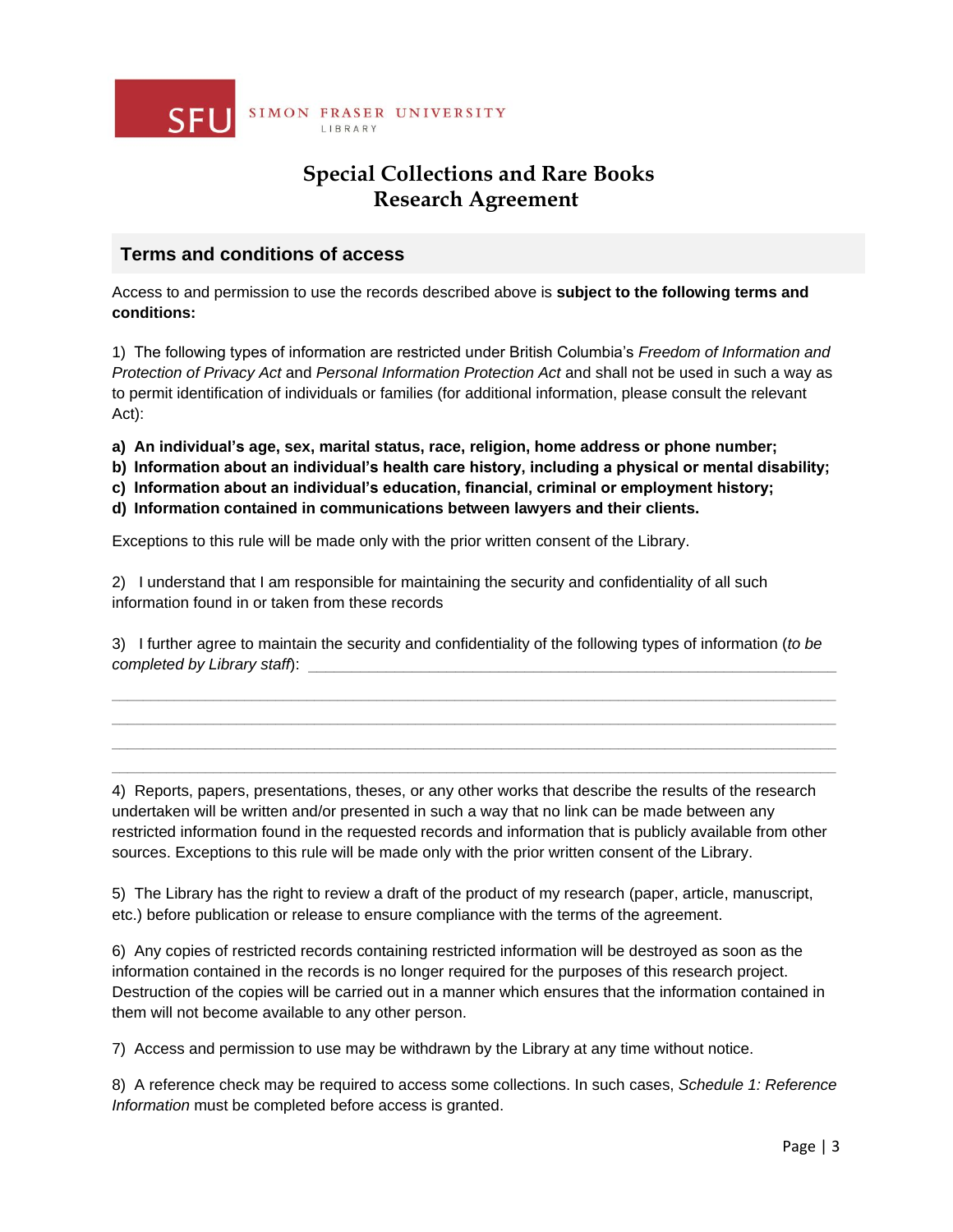

## **Special Collections and Rare Books Research Agreement**

I agree that I am bound by the terms and conditions contained in this agreement and, as applicable, British Columbia's *Freedom of Information and Protection of Privacy Act* [RSBC 1996] CHAPTER 165 and *Personal Information Protection Act* [SBC 2003] CHAPTER 63, donor agreements and the University's policies and procedures relating to the confidentiality of personal information.

| <b>Applicant</b> | <b>The Library</b> |
|------------------|--------------------|
|                  |                    |
| (please print)   | (please print)     |
|                  |                    |
|                  |                    |
|                  |                    |